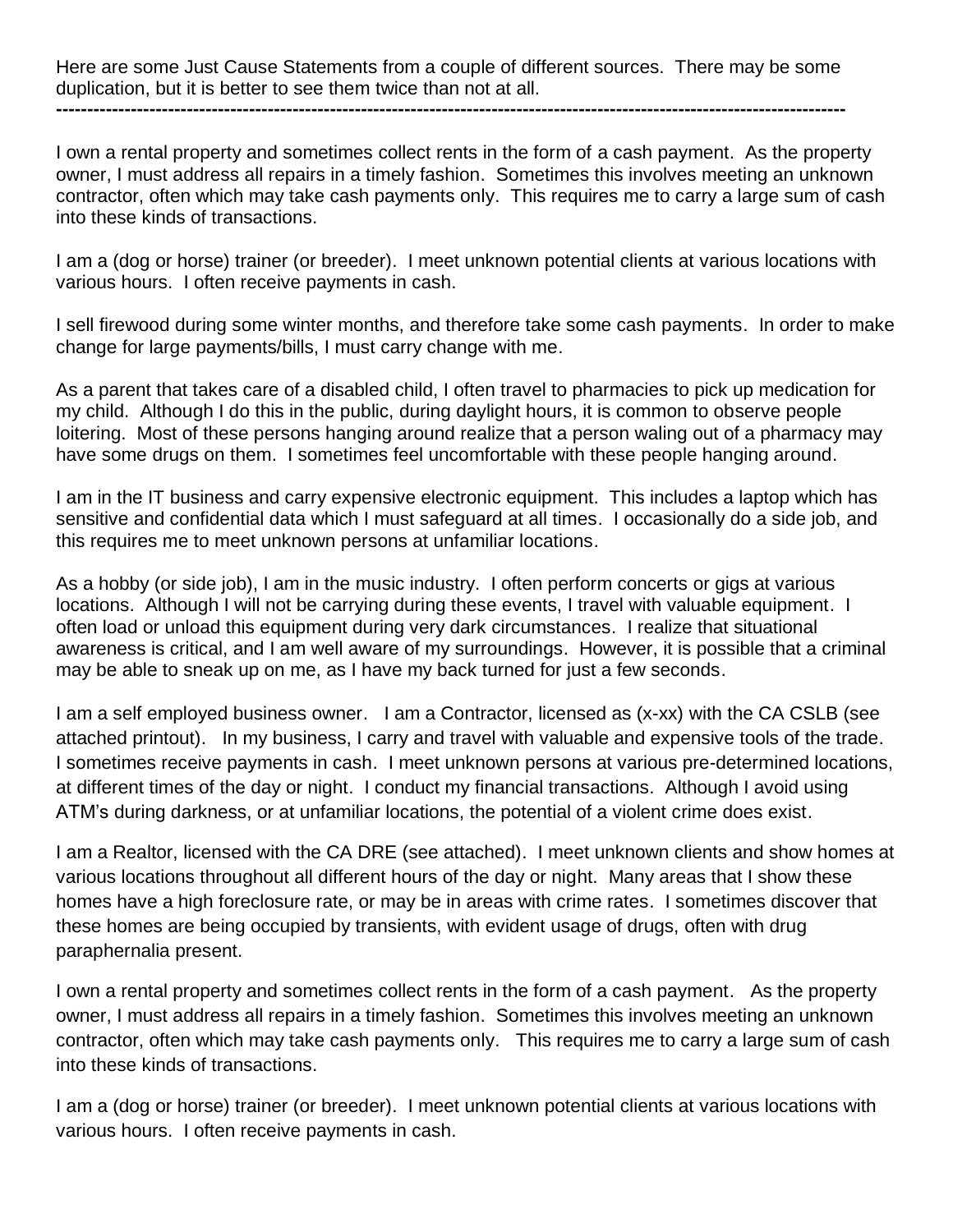I sell firewood during some winter months, and therefore take some cash payments. In order to make change for large payments/bills, I must carry change with me.

As a hobby, I am an amateur photographer. I am at various remote locations, often out in the country. I carry expensive camera equipment (valued at over \$2,000). In the event that I am confronted with a violent crime, I have no way of defending myself. With the homeless population increasing, I come across more homeless persons. I sometimes sell photographs to persons that I have never met before, collecting a cash payment.

During my everyday life, I enjoy collecting and rebuilding cars. I often buy parts and pay in cash (from unknown persons) to refurbish these cars. I sell these cars at swap meets or over the internet, and have the potential to collect large amounts of cash.

I am a private pilot, and fly in and out of airports, sometimes early morning or late night. During these trips to some airports, I see some persons loitering that may not be of the best character. It may be their perception that I have a good amount of money or valuables (often I have radio equipment, GPS devices, etc).

I was employed as a Peace Officer (or Judge/District Attorney/Public Defender/Attorney/Protective Services/Code Enforcement/Parking Authority/Housing Authority, etc. ) for (agency name). I have detained and arrested many people that may hold a grudge. Some of these persons may be getting out of jail or prison, with the intent of doing harm to the person(s) that put them behind bars.

I am a Firefighter(Paramedic/EMT) with (department name). In my daily routines, I have restrained many persons, including 5150 evaluations. I have received many verbal threats during these encounters. I have often responded to calls with Law Enforcement, and the individual responsible for the complaint or crime are unhappy with all responding officials. I assist in the investigation of arson, fireworks complaints, burn complaints, violations, etc. With today's technology, it is rather easy for somebody to obtain a name from a public report, and look up an address. Often when responding to a call, the criminals may see a badge and patch, and not realize that we in the fire service are not law enforcement. I will not be carrying a weapon while I am at work.

I am a (Doctor, Dentist, Chiropractor, Nurse, etc. ) and often wear scrubs to and from work. Although I will not CCW while working for an employer, I arrive early morning or late night, and encounter undesirable persons within the public lots. I may carry prescription pads, which can be considered a jackpot to drug addicts. In my field, I may have the potential to carry sample drugs.

As a parent that takes care of a disabled child, I often travel to pharmacies to pick up medication for my child. Although I do this in the public, during daylight hours, it is common to observe people loitering. Most of these persons hanging around realize that a person waling out of a pharmacy may have some drugs on them. I sometimes feel uncomfortable with these people hanging around.

I am in the IT business and carry expensive electronic equipment. This includes a laptop which has sensitive and confidential data which I must safeguard at all times. I occasionally do a side job, and this requires me to meet unknown persons at unfamiliar locations.

I am (or was) a manager of (XXX company) and in charge of new hires and terminations. In the past, I have fired persons that have threatened me. I have encountered a terminated employee while I was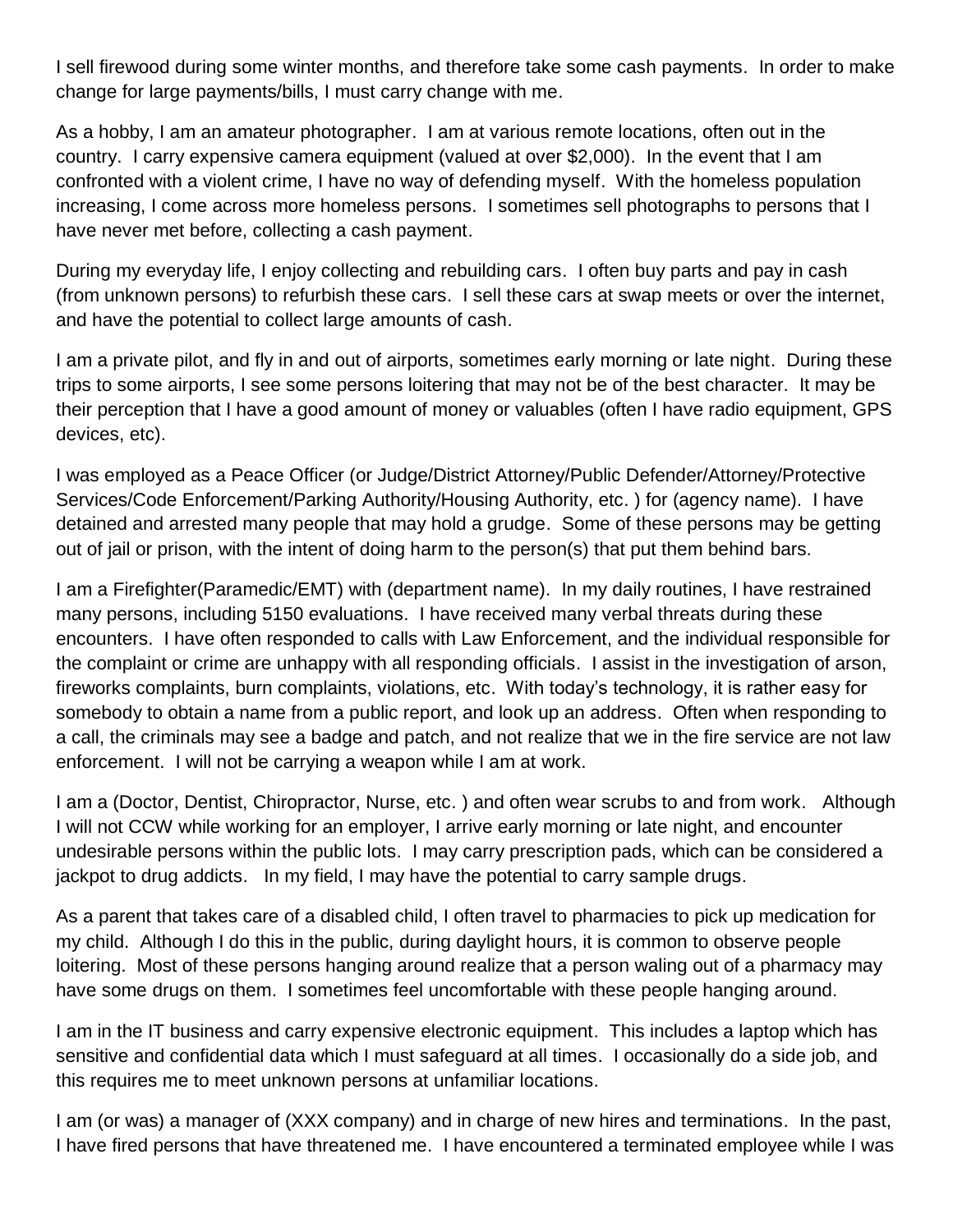out in public with my family. This ex-employee was obviously attempting to intimidate me, without making any direct threats. I have no way of defending myself, in the event that (he/she) wishes to harm me or my family, in retaliation.

I am a manager of a bank, and carry keys to the bank, as well as ATM and vault keys. It does require two keys to gain access to any amount of cash, but many criminals do not realize this. I am often one of the first to arrive at, or the last to depart the bank, and have the potential of encountering a violent criminal. A potential may exist that a criminal follow me to or from my location, demanding the impossible from me.

As a commercial aircraft pilot, I often stay overnight in motels in areas with high crime rates. Although I will not be carrying while working, if the need arises that I must protect myself to or from the motel, I currently do not have the capability of doing so. I also possess airline credentials which may be considered valuable to criminals or terrorists.

As a non-sworn employee of (public safety agency), I wear a uniform (or have access to the facilities) and arrive or depart at different hours of the day or night. This has the potential of a criminal mistaking me for a sworn employee.

I am an employee of (XXX Company). My position is (xxxxx). Although I will not be carrying a weapon at work, I often arrive during early morning hours, and depart during late night hours. It is not uncommon to observe undesirable persons within the area.

As a hobby (or side job), I am in the music industry. I often perform concerts or gigs at various locations. Although I will not be carrying during these events, I travel with valuable equipment. I often load or unload this equipment during very dark circumstances. I realize that situational awareness is critical, and I am well aware of my surroundings. However, it is possible that a criminal may be able to sneak up on me, as I have my back turned for just a few seconds.

My Spouse works with the CA Dept. of Corrections as a Correctional Officer (or other agency/capacity). He/she deals with (inmates/criminals) on a daily routine. This is not always taken on the positive side. Although our addresses are confidential, it is fairly common that a criminal may find out personal information over the internet with today's technology.

As an enthusiast, I collect antiques, and sell and buy items on craigslist. Most purchases require cash, and I am meeting with unfamiliar persons at unfamiliar locations. Many will think that I have the cash on hand to facilitate the transaction. This could put me in a vulnerable situation.

I buy and sell jewelry (or precious metals). This requires me to carry a substantial amount of cash, and sometimes meeting with unknown persons.

My spouse is accustomed to wearing expensive or flashy jewelry. Although I have requested that (he/she) take it off, it is a part of (his/her) daily life.

As a motorcycle enthusiast, I buy and sell motorcycles for a hobby. I often find craigslist buyers or sellers. I avoid meeting them at my residence to avoid the obvious potential problems. However, although I meet these individuals in daylight hours, in a public location, I am meeting unknown persons.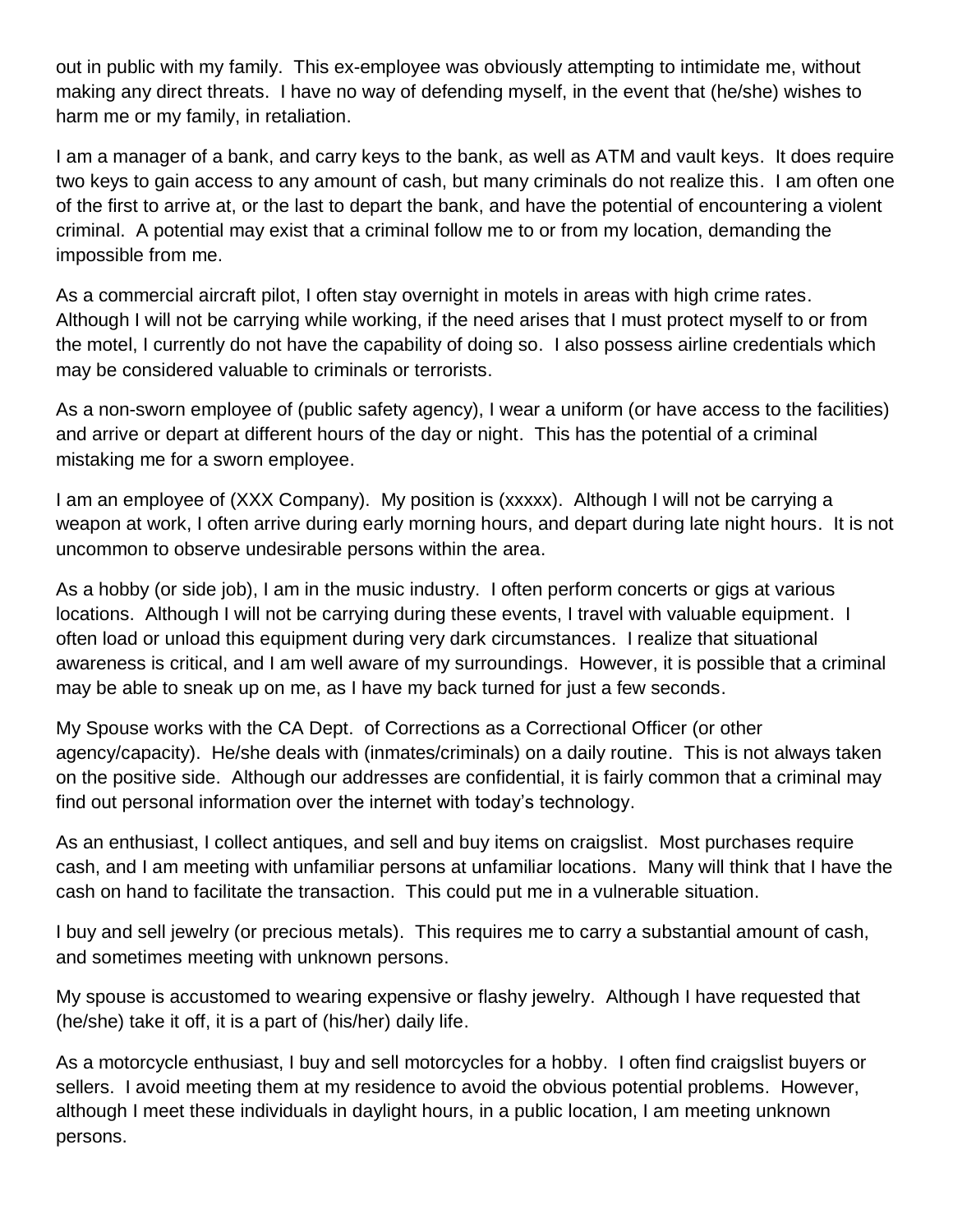# California **CCW Permit Good Cause Statements – by Dennis Kennedy of SOG Inc**

According to California Penal Code Sections 12050-54 and the Ca Dept. of Justice Standard Application for CCW, the applicant must show "good cause" exists for the issuance of a CCW permit. The following are only examples of good cause statements used by other applicants in various counties here in CA. These examples can be successful when used properly in the application. These examples are just that. You should write your good cause or justification statements to suit your own individual case and circumstance.

---------------------------------------------------------------------------------------------------------------------------------------

### **Firearms Industry (dealers, Instructors, competitors, etc. )**

I am an (title). As part of my normal duties, I carry and transport quantities of firearms and ammunition throughout (area). I travel late at night and often in and through remote areas where there is little law enforcement support. My greatest fear is that without any realistic means of selfprotection, these firearms may easily be taken from me by the criminal element and then used against the public at large. This would be a horrific tragedy for everyone involved. Because of this, I am afraid that I will be killed or injured. For all of these reasons, I respectfully request that I be granted a concealed weapons permit.

#### **Jewelers**

I own a jewelry business called xxxx. I sell gold, diamonds, gems, and finished jewelry. I personally transport this merchandise to sales venues throughout the state as part of my business. I carry the jewelry to and from trade shows and exhibitions. In addition to the high value jewelry, I carry and make the cash deposits from the days sales, often late at night by ATM. I travel in and through remote and high crime areas to reach my appointments. Here in CA, a group of armed, professional criminals known as the South American Theft Group (SATG), frequently HUNTS jewelers like me to attack and rob. It is a well-known and documented fact that these criminals use violence, firearms and even vehicle crashes to assault jewelers.

It is only a matter of time until I am targeted. I am deathly afraid that I will be killed or injured in the event of a personal attack. I am not concerned about the merchandise. I have no other means of self-protection. For these reasons, I feel that my life is in jeopardy and require the concealed weapons permit to comply with the law and protect my life.

## **High Value Business (any cash business or valuable product)**

I operate a business called xxx. We sell xxx to xxx. I personally carry and transport xxx amounting to \$\$\$. Due to the high value nature of these products, they are a likely target for theft and robbery by the criminal element. In the course of my business, I also make the deposits for the store, sometimes late at night due to our long hours. I feel that carrying cash and valuable products such as xxx make me at risk for death or injury in the event of a personal attack. For all these reasons, I request that I be granted a concealed weapons permit for my own protection.

## **Attorney**

I am an attorney, practicing (family/corporate/civil) law. I often work late at night, alone in the office. I make the cash deposits for the firm. I travel in and through high crime areas, often late at night to locate parties and witnesses involved in the cases I handle as well as take statements and